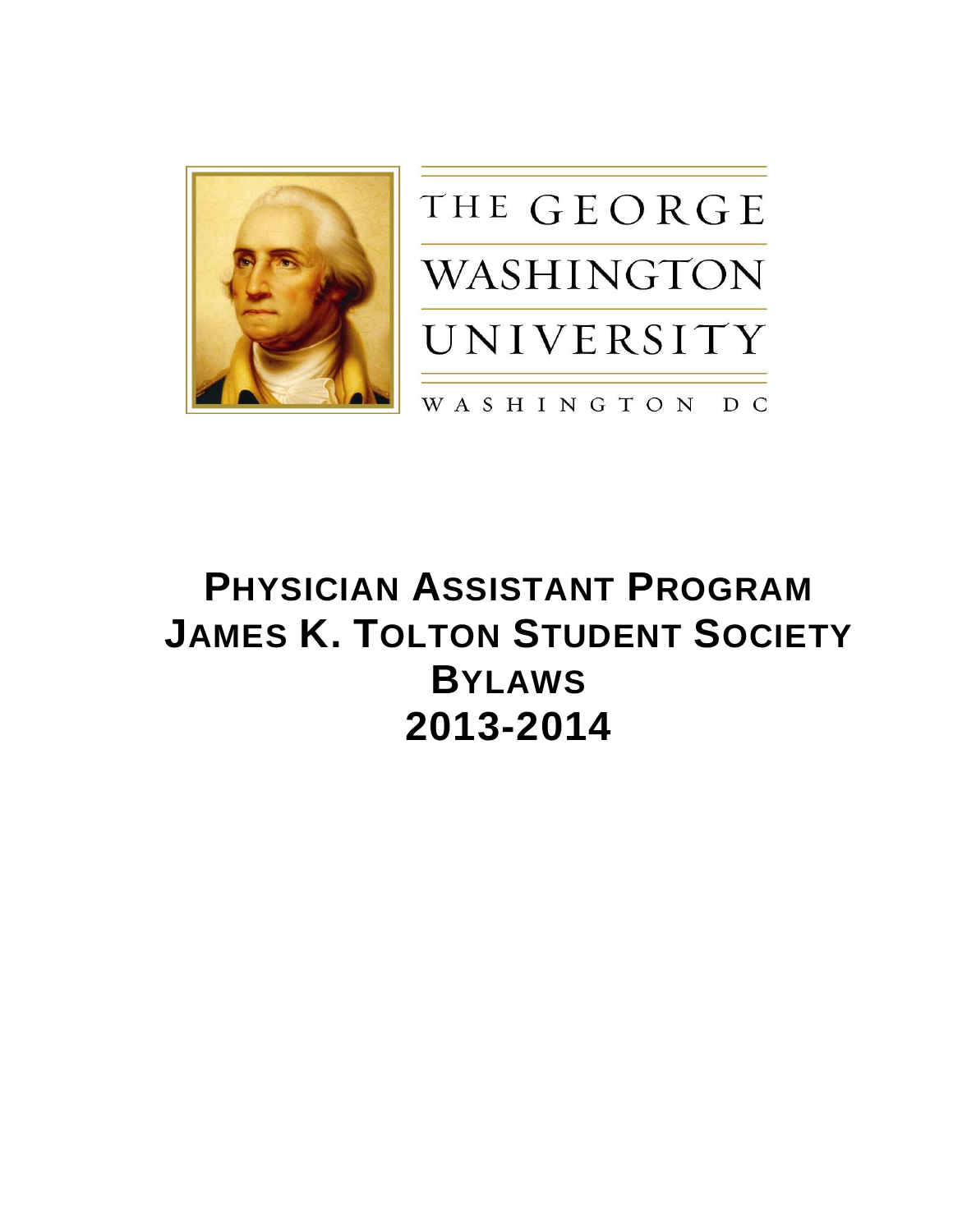# **GWU PA STUDENT SOCIETY CONSTITUTION AND BYLAWS**

# **CONSTITUTION**

We, the Physician Assistant Students of The George Washington University School of Medicine and Health Sciences, hereby establish this professional organization in order to fulfill purpose of mutual interest to the community we serve, our academic institution, and ourselves. To this end we also establish The George Washington University Student Society Chapter of the American Academy of Physician Assistants. This chapter is a student constituent of the Student Academy of the American Academy of Physician Assistants (SAAAPA), and will embrace all SAAAPA policies.

# **BYLAWS**

#### **Article I. Name**

Section 1. The name of the organization shall be The George Washington University Student chapter of the Student Academy of the American Academy of Physician Assistants, herein referred to as the James K. Tolton Society.

### **Article II. Purpose**

Section 1. To serve as the official organization of the Physician Assistant Students.

#### Section 2. To encourage academic and clinical excellence.

Section 3. To explore current and developing medical issues and enhance opportunities for Physician Assistant Students.

Section 4. To promote the Physician Assistant profession through the education of students, professionals and the public.

Section 5. To promote community service and enhance communication between the Physician Assistant program faculty, students and the greater Washington, DC community.

Section 6. To assist program faculty and staff with program or student-specific needs.

Section 7. To act as a service and information center with regards to the Annual National Physician Assistant Conference.

## Article III. **Membership**

Section 1. Every matriculated student in good standing with The George Washington University School of Medicine and Health Sciences Physician Assistant Program is eligible for membership in one of the categories in Section 2. This includes students enrolled in the joint degree program, such as the PA/MPH Program.

Section 2. Membership categories.

(a) Full members are first-year PA students, first-year PA/MPH students, and second-year PA/MPH students who are members of the SAAPA. Full members are eligible to vote in all elections and referendums.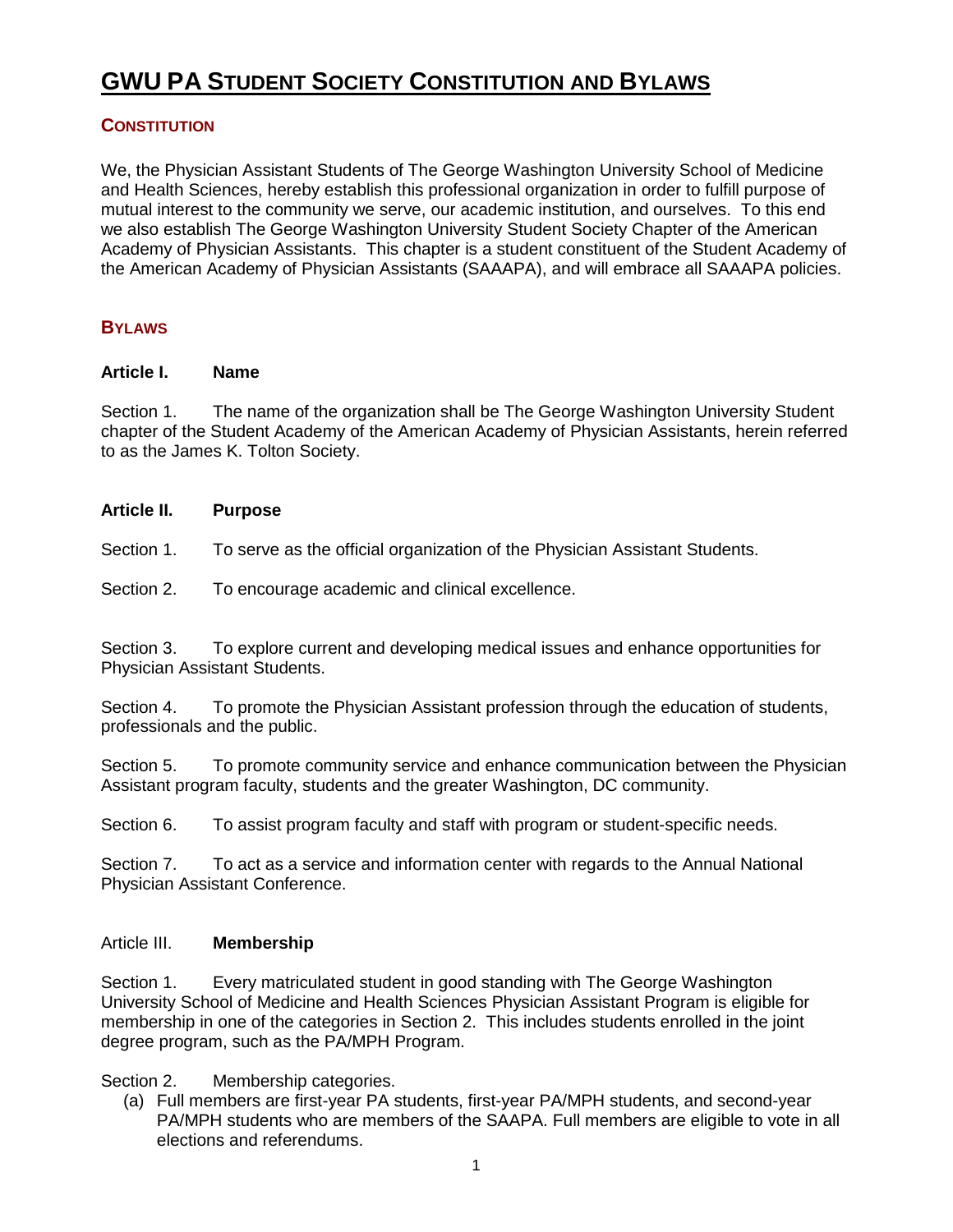- (b) Affiliate members are first-year PA students, first-year PA/MPH students, and second-year PA/MPH students who are not members of the SAAPA. Affiliate members are eligible to vote in all elections and referendums.
- (c) Honorary members are faculty members and friends of the Society appointed at the discretion of the Executive Council. Honorary members are non-voting members.
- (d) Advisory members are second-year PA students and third-year PA/MPH students. Advisory members are non-voting members.

# **Article IV. Fees**

Section 1. The American Academy of Physician Assistants determines membership dues for SAAAPA.

Section 2. Local membership dues shall be determined and paid by all full and affiliate members and collected by the Treasurer. Honorary and advisory members are not required to pay local dues.

# **Article V. Executive Council**

Section 1. The executive council of the Society shall consist of the two Co-Presidents, the Secretary, the Treasurer, and the PA/MPH 1 representative.

Section 2. The duties and responsibilities of the members of the executive council are as follows:

- **(a) Co- Presidents (2)**
	- **(i) Establish class meeting schedules.**
	- **(ii) Preside over class meetings.**
- **(iii) Represent the student body as deemed necessary.**
- **(iv) Establish goals with the executive council.**
- **(v) Establish and organize committees as needed with the assistance of the executive council.**
- **(vi) Meet with the Program Director regularly to discuss issues of importance.**
- **(vii) Regularly meet with the PA/MPH liaison to enhance communication and promote program cohesiveness.**
- (b) Treasurer
	- (i) Collect the chapter dues during the month of October for each academic year.
	- (ii) Maintain accurate records of debits and credits.
	- (iii) Disburse monies as required.
	- (iv) **Oversee Fundraising Chair by meeting at least once per month to discuss fundraising for the student society**

### (c) Secretary

- (i) Take minutes at class meetings.
- (ii) Type minutes and make available to the class via e-mail and/or posting within forty-eight hours of the meeting.
- (d) PA/MPH-1 representative
	- (i) Attend all Tolton Society and Executive Board meetings
	- (ii) Join the PA-1 student listserv and forward all relevant information to PA/MPH-1 students
	- (iii) Attend Public Health Student Association meetings and act as representative in that student organization
	- (iv) Attend Tolton events, promotions, and volunteer opportunities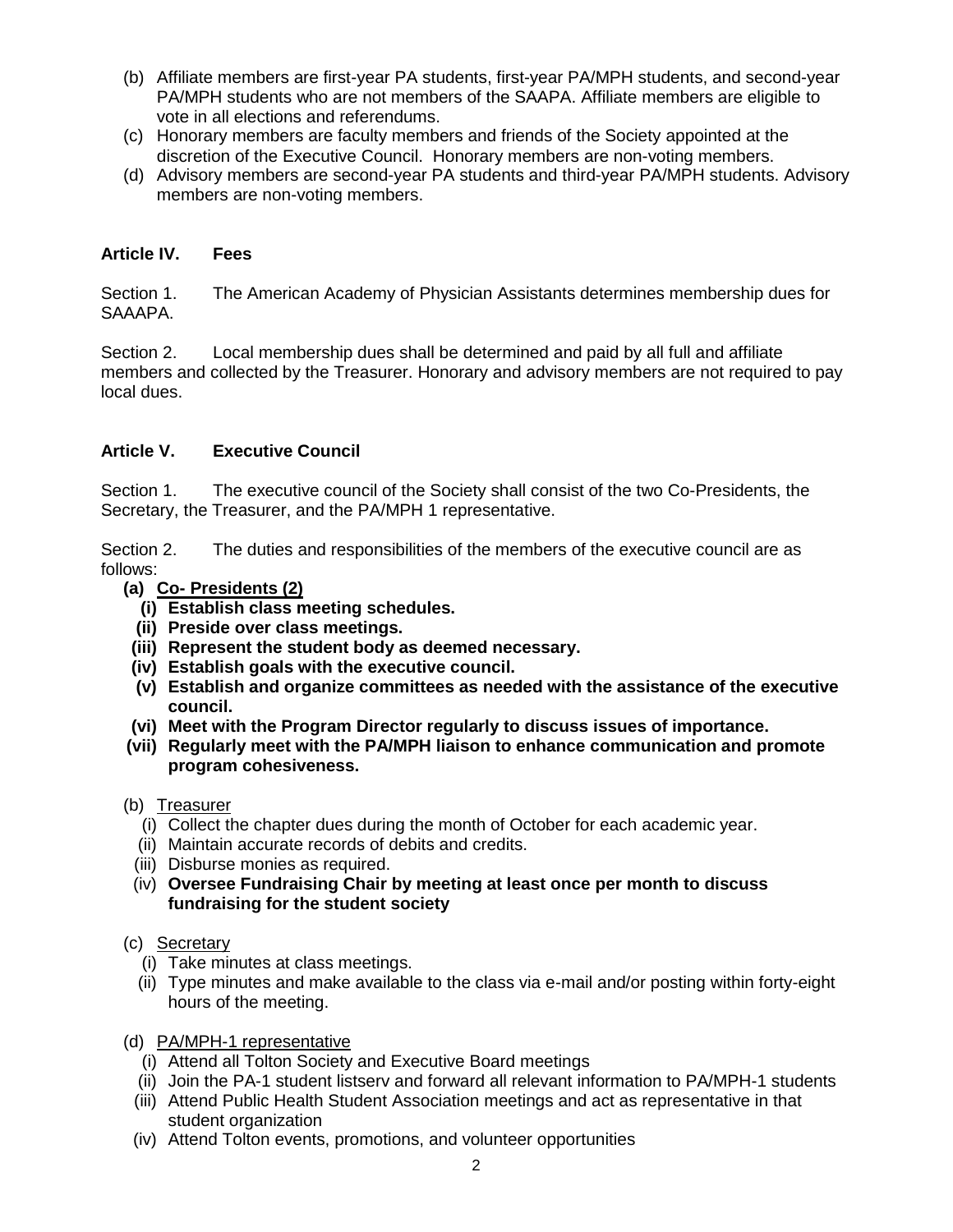(v) Act as liaison between Tolton officers and PA/MPH-1 student class, and assist with collecting dues, distributing materials, promoting events, and recruiting volunteers

# **Article VI. Officers**

Section 1. The officers of the Society shall consist of the following: Class Greeter, Medical School II Representative, Social Chair, SAAPA Representative: Assembly of Representatives, SAAPA Representative: House of Delegates, School of Medicine and Health Sciences Student Council/MCSC Representative, Student Diversity Representative, Virginia Academy of PAs Representative, Maryland Academy of PAs Representative, DC Academy of PAs Representative, Community Service Chair, Fundraising Chair, and Historian.

Section 2. The duties and responsibilities of the officer positions are as follows:

- (a) Class Greeter
	- (i) Welcome non-PA Faculty professors to their initial lecture.
	- (ii) Act as a liaison between professors and students regarding questions of grading criteria, make-up tests and lectures, papers, etc.
- (b) Medical School (MS) II Representative
	- (i) Represent the PA students in the didactic phase of training to the second-year medical school class.
	- (ii) Coordinate note service with second-year medical students to include: collection of fees, distribution of notes, and resolving any disputes that may arise regarding note service.
	- (iii) Greet professors for lectures shared with MS II students.
	- (iv) Work with Social Chair to plan social and educational activities with MS II students.
- (c) Social Chair
	- (i) Chair person of the social committee.
	- (ii) Act as a liaison with the social chairs of MSI, MSII, and SMHSSC.
	- (iii) Develop a calendar of events early in the academic year with the President.
	- (iv) Develop and coordinate student social activities.
	- (v) Collaborate with SMHSSC on SMHS wide events including the SMHS formal.
	- (vi) Work with faculty and staff to plan graduation events.
- (d) SAAAPA Representative: Assembly of Representatives (AOR)
	- (i) Inform the class about AAPA membership, national activities and trends.
	- (ii) Act as a liaison between the class and AAPA.
	- (iii) Represent the class at conferences and AAPA events.
	- (iv) Distribute all SAAAPA student information including resolutions to the program
	- (v) Discuss all AOR resolutions with the student society prior to the conference so that the AOR representative knows how to vote at the conference
- (vi) Monitors the SAAAPA website
- (vii) Reviews the AOR handbook and participates in online discussions with other AOR representatives
- (viii) Serve as point of contact for SAAAPA Board of Directors and the regional chair
- (ix) Represent the GW Program in the Assembly of Representatives (AOR) during the Annual PA Conference held in May.
- (e) SAAAPA Representative: House of Delegates (HOD)
	- (i) Distribute all HOD information to the student society
	- (ii) Attends the AAPA annual conference
	- (iii) Discuss HOD resolutions with the SAAAPA Chief Delegate and the society
	- (iv) Participate in online discussion with HOD representatives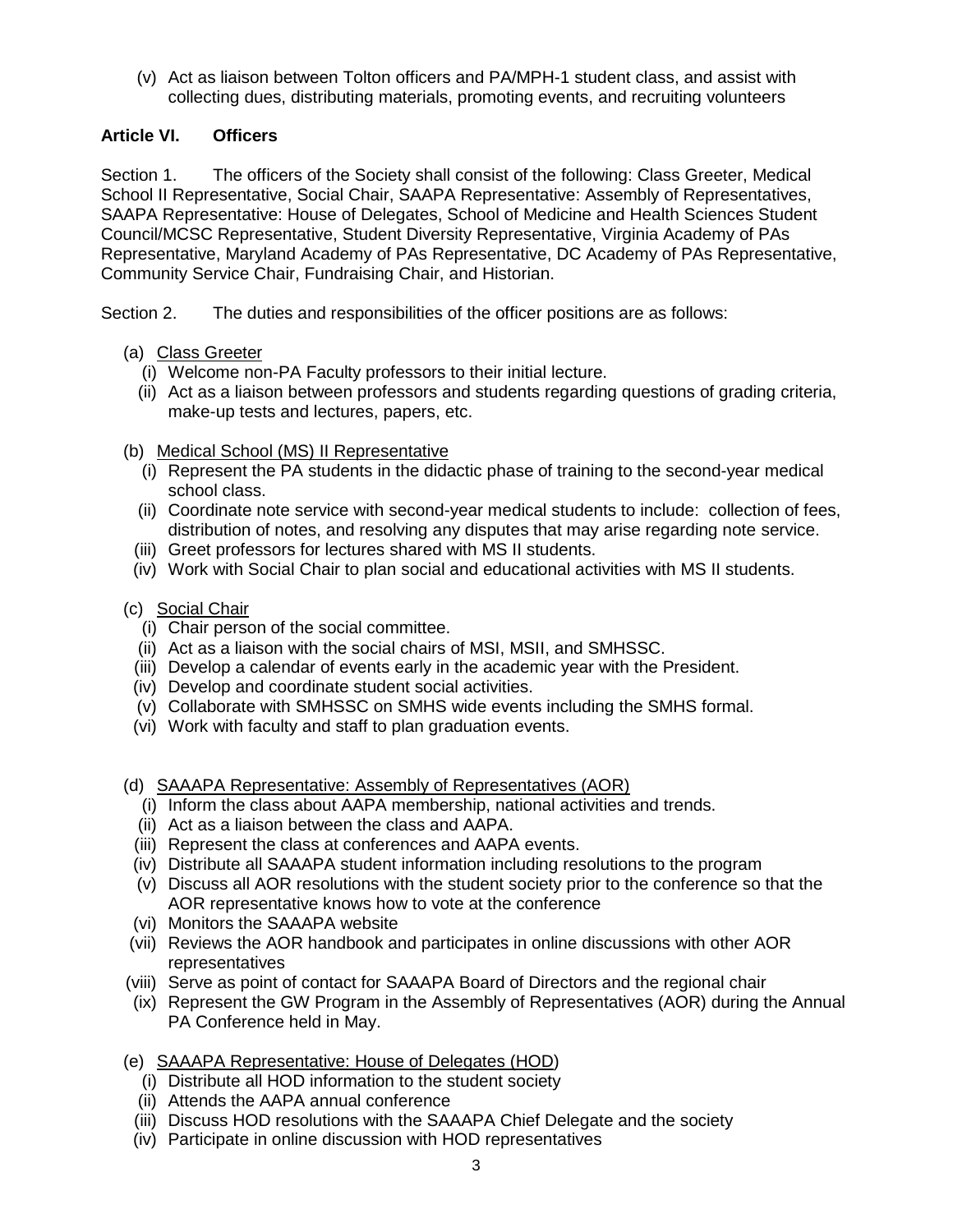- (f) School of Medicine and Health Sciences Student Council (SMHSSC)/MCSC **Representative** 
	- (i) Attend all SMHSSC Meetings.
	- (ii) Represent the GWU Chapter of AAPA.
	- (iii) Use the one PA representative vote to promote the AAPA's goals.
	- (iv) Distribute SMHSSC meeting minutes to the Tolton Society Executive Board.
	- (v) Report back to the PA Class officers and the PA class collecting input for future SMHSSC meetings.
- (g) Student Diversity Representative
	- (i) Act as the liaison between the student society and the SAAAPA Director of Diversity.
	- (ii) Act as a representative of all physician assistant students and convey any and all concerns and issues regarding diversity to SAAAPA.
	- (iii) Coordinate, with the aid of the regional chair, local activities and community outreach projects.
	- (iv) Disseminate information to students regarding diversity issues that may affect the delivery of healthcare to various populations.
	- (v) Serve as the representative to the student diversity regional committee from his/her respective PA program.
- (h) Virginia Academy of PAs Representative
	- (i) Attend VAPA meetings that are open to students.
	- (ii) Act as a liaison between the class and VAPA.
	- (iii) Represent GW PA students at meetings of VAPA regarding funding for scholarships and AAPA conferences, and other issues.
	- (iv) Report back to the PA Class about VAPA membership, funding opportunities, and other issues.
- (i) Maryland Academy of PAs Representative
	- (i) Attend MAPA meetings that are open to students.
	- (ii) Act as a liaison between the class and MAPA.
	- (iii) Represent GW PA students at meetings of MAPA regarding funding for scholarships and AAPA conferences, and other issues.
- (iv) Report back to the PA Class about MAPA membership, funding opportunities, and other issues.
- (j) DC Academy of PAs Representative
	- (i) Attend DCAPA meetings that are open to students.
	- (ii) Act as a liaison between the class and DCAPA.
	- (iii) Represent GW PA students at meetings of DCAPA regarding funding for scholarships and AAPA conferences, and other issues.
	- (iv) Report back to the PA Class about DCAPA membership, funding opportunities, and other issues.
- (k) Community Service Chair
	- (i) Keeps the society abreast of local community service events
	- (ii) Organizes and facilitates participation in community service events, in conjunction with other SMHS programs when possible.
	- (iii) Provides pictures of community service events for the society scrapbook
- (l) Fundraising Chair
	- (i) Identifies and organizes fundraising activities
	- (ii) Works with the treasurer to ensure financial management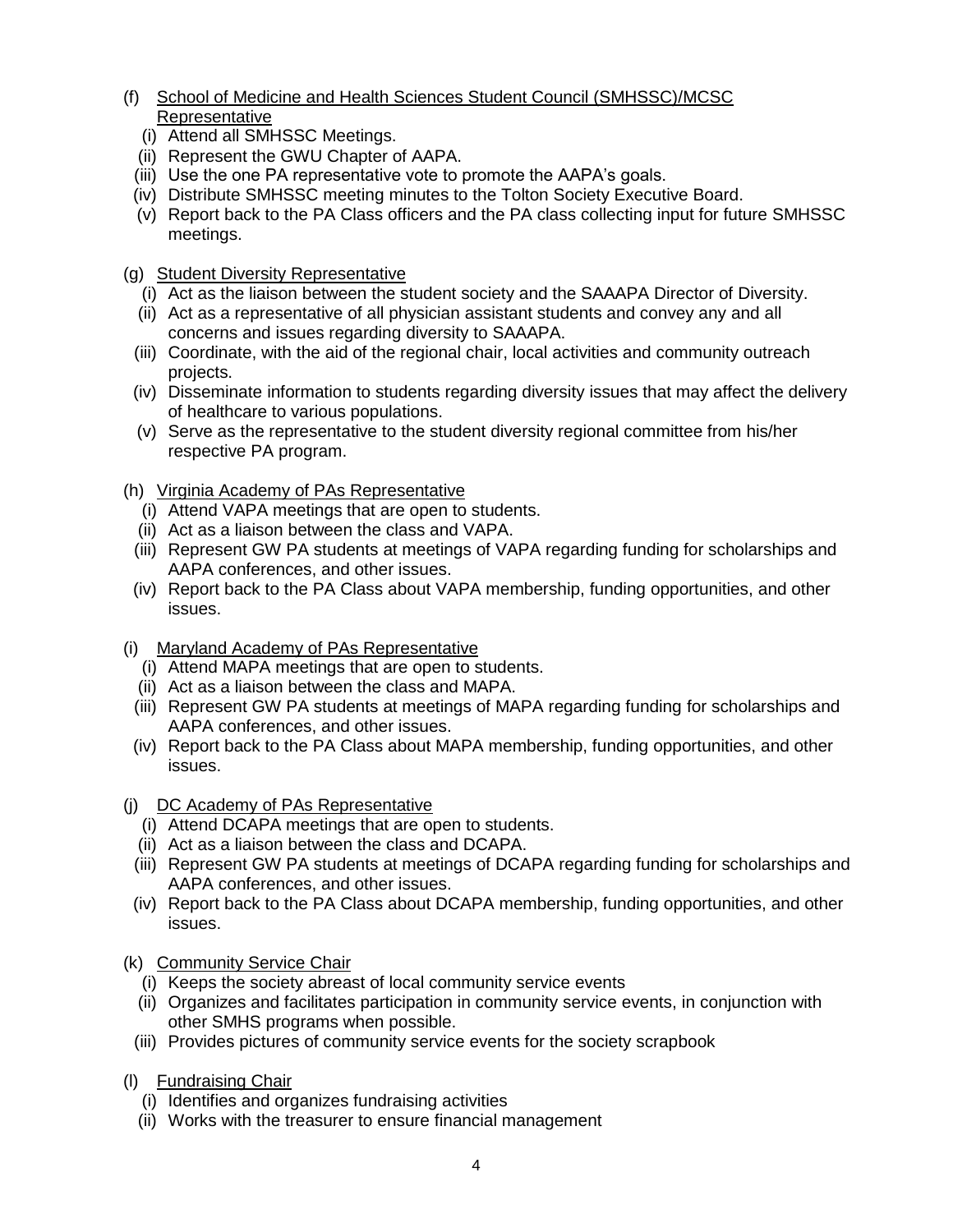- (m) Historian
	- (i) Document PA activities and events and collect photos and other media from class members
	- (ii) Make photos available to the class, faculty, and as needed outside parties

# Article VII. **Eligibility for and Term of Office**

Section 1. In order to serve in the elected or appointed official capacity, all officers and representatives must remain in good academic standing throughout the course of the program.

Section 2. Full and affiliate members are eligible to run for executive council positions as follows:

- (a) First-year PA/MPH students are eligible to run for the PA/MPH-1 representative position but no other executive council positions.
- (b) First-year PA students and second-year PA/MPH students are eligible to run for executive council positions except the PA/MPH-1 representative.

Section 3. All full and affiliate members are eligible to run for officer positions.

Section 4. No officer or representative shall hold more than one elected position at any given time. In the event a person is elected for more than one office, he/she must select an office and resign from the other.

Section 5. All officers of the James K. Tolton Society shall be elected in the manner set forth below for a term commencing immediately after the election in which they are chosen and terminating the following year upon completion of the next election.

Section 6. The outgoing executive council will serve as an advisory committee to the incoming executive council for a period of one year.

### **Article VIII. Elections**

Section 1. All executive council members and officers of the James K. Tolton society shall be elected within four weeks of the start of the fall semester. The election meeting shall be called in accordance with Article IX.

Section 2. All full and affiliate members are eligible to vote for all executive council and officer positions.

Section 3. In general, each position may only be filled by one person. However, the executive council may approve co-candidacy for an officer position by majority vote.

Section 4. The procedure for conducting elections is as follows:

- (a) Any voting member may nominate an eligible member to a position. If the nominee accepts, he or she shall be entered on the ballot. Self-nominations are permitted if seconded by another member.
- (b) Candidates will be permitted to present a one-minute platform speech to the Society.
- (c) Votes will be taken by secret ballot.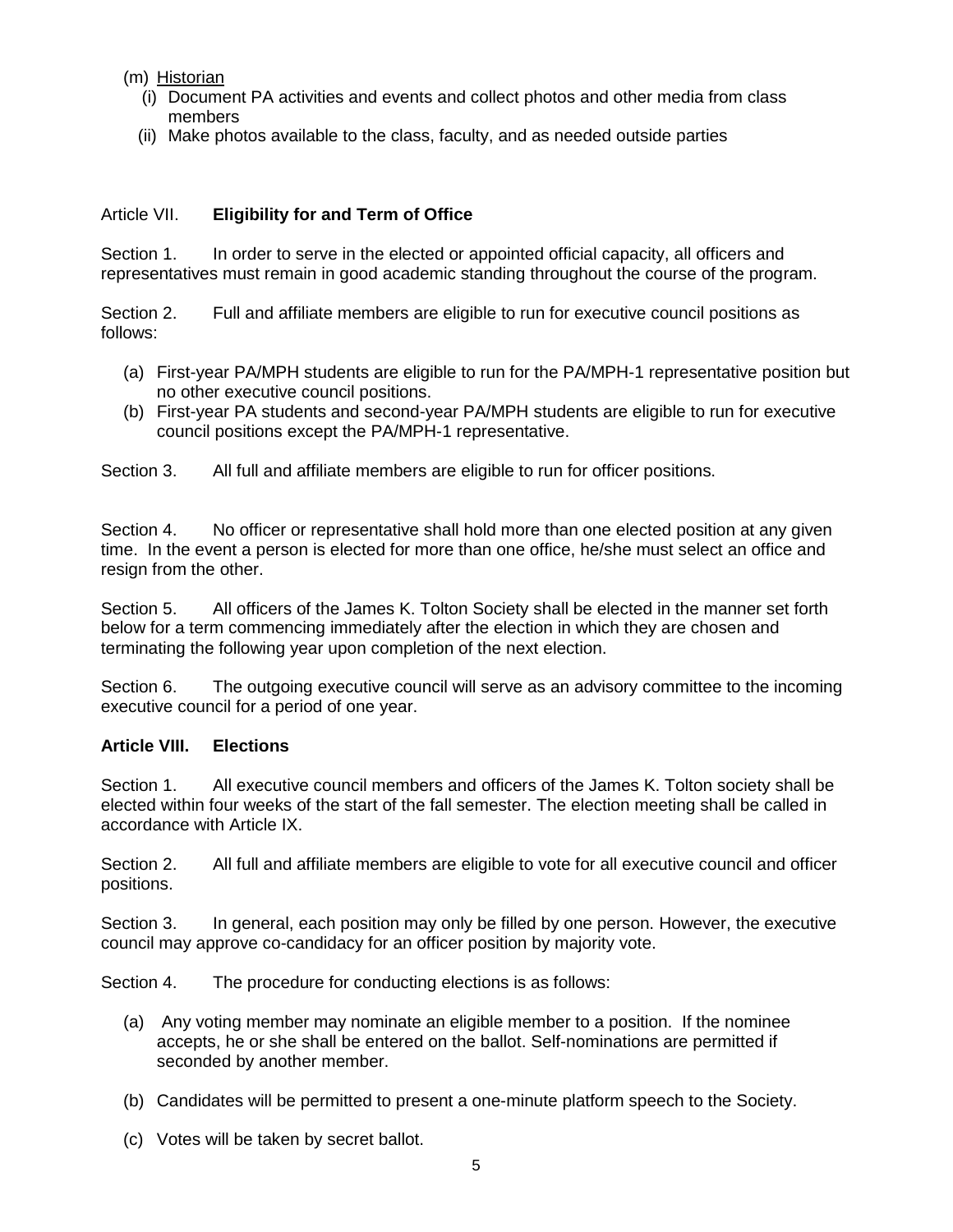- (d) For the office of co-presidents, each member qualified to vote is entitled to cast two votes. The nominees who receive the largest and second-largest number of votes cast are elected.
- (e) For the remaining offices, each member qualified to vote is entitled to cast one vote for each office. The nominee receiving a majority of eligible votes cast is elected to that position.
- (f) Elections for executive council positions and officer positions will occur in separate stages, allowing nominations for officers to be taken after the executive council is elected.

Section 5. The Society may choose to conduct nominations, elections, or both, in an online system by majority vote. All other provisions of these bylaws apply to proceedings conducted in this manner.

Section 6. Vacant positions due to resignation or loss of eligibility shall be filled by special election at the next meeting.

### **Article IX. Meetings**

Section 1. The Tolton Society shall meet once a month unless the Co-Presidents decide a meeting is unnecessary and the transactions of the Society can be handled via e-mail or through other forms of class communication.

Section 2. The Co-Presidents shall call all Society meetings and approve all requests for unscheduled Society meetings.

Section 3. All members of the Tolton Society must be notified at least three days prior to said meeting date through an appropriate form of class communication.

Section 4. General elections for the Executive Council will occur in the fall semester and is a mandatory meeting for all Tolton Society members.

Section 5. The Executive Council should decide as a group how often they should meet. The Co-Presidents shall approve all requests for Executive Council meetings.

### **Article X. Amendments, By-Laws, and Parliamentary Source**

Section 1. The Constitution and/or Bylaws may be amended by a vote of more than 50% of the number of eligible voters.

Section 2. All amendments proposed must be submitted to each Society member at least one week prior to the vote.

Section 3. To allow for absentee voting, the Society may choose, by majority vote, to conduct amendment votes in an online system. All other provisions of these bylaws apply to votes conducted in this manner.

Section 4. The Parliamentary Source used by the Society shall be Robert's Rules of Order. In all proceedings, the Constitution and Bylaws shall take precedent.